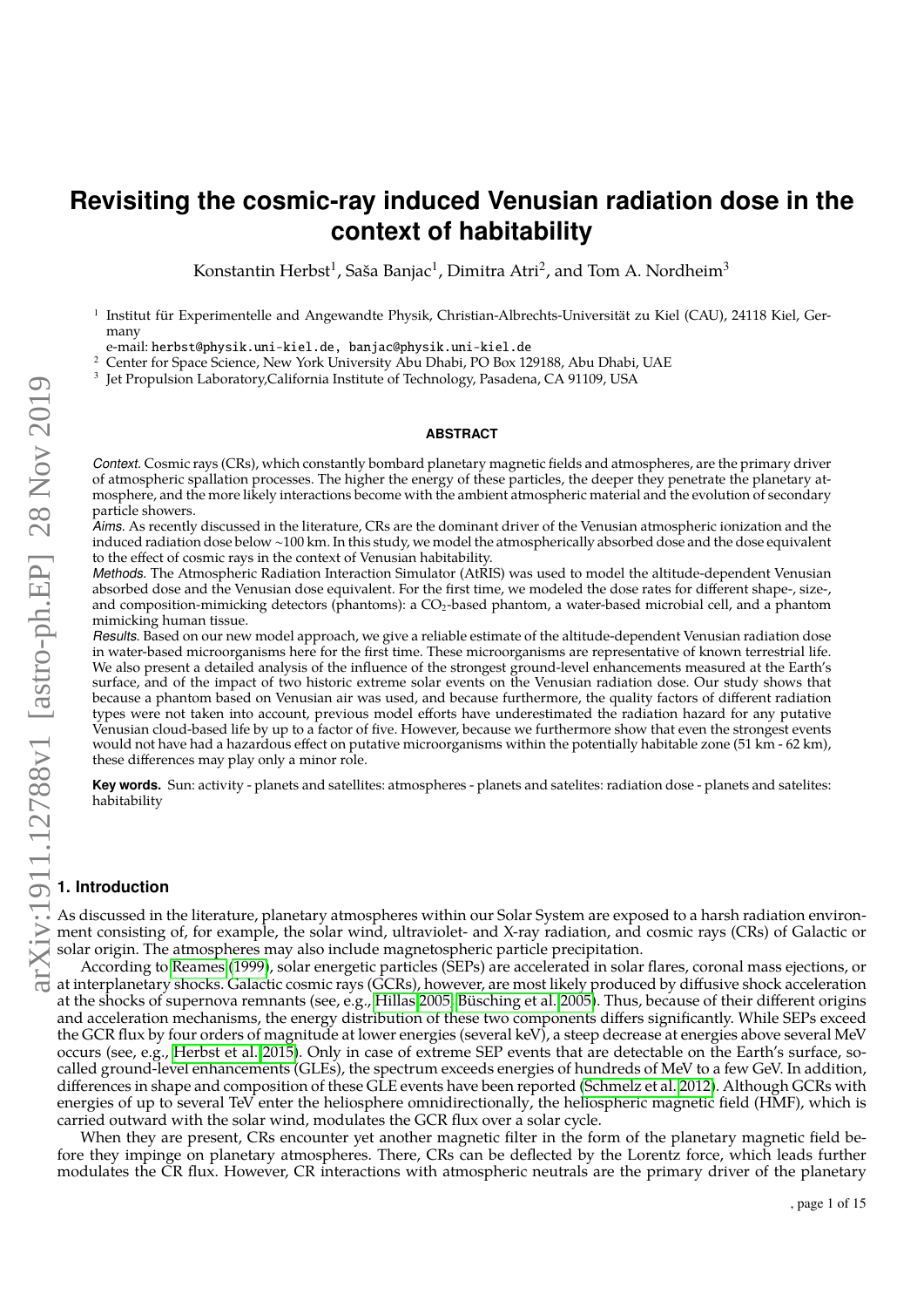

<span id="page-1-0"></span>Fig. 1. Adopted atmospheric altitude-dependent temperature profile of Earth (blue line, based on the NRLM-SISE00 model, see [Picone et al. 2002\)](#page-14-5) and Venus (black line, based on the VIRA model, see [Keating et al. 1985;](#page-14-6) Seiff [et al. 1985\)](#page-14-7).

low-altitude atmospheric ionization. While low-energy CRs lose most of their energy due to elastic collisions with atmospheric neutrals or ionization of the upper atmosphere, CRs with energies above ∼ 1 GeV can induce extensive secondary particle cascades by undergoing inelastic scattering with atmospheric nuclei before they are stopped and absorbed. In the case of the latter, the first generation of secondary particles is created, which mostly consists of mesons  $(\pi^{\pm}$  and  $\kappa^{\pm})$ , nucleons gamma particles and nuclear fragments. Secondary particles with high energie nucleons, gamma particles, and nuclear fragments. Secondary particles with high energies may also be able to interact further, producing more secondaries that lead to the evolution of an atmospheric cascade consisting of the hadronic branch (neutrons and protons), the electromagnetic branch (electrons, positrons, and photons), and the muonic branch. With increasing atmospheric depth, the secondary particle cascade evolves until the so-called Pfotzer maximum [\(Pfotzer](#page-14-8) [1936\)](#page-14-8) is reached, after which the average energy of secondary particles is not sufficient to further drive the production of new secondary particles. Consequently, the cascade starts to diminish after this point is reached. The Pfotzer maximum and the maximum of the CR-induced atmospheric ionization coincide. At Earth, this maximum is present at altitudes between 16 - 25 km, strongly depending on the geomagnetic field strength (see, e.g., [Herbst et al. 2013\)](#page-14-9), and on the solar activity (see, e.g., [Bazilevskaya et al. 2008\)](#page-14-10). At Venus, however, the maximum is located at around 64 km (see, e.g., [Nordheim et al. 2015;](#page-14-11) [Dartnell et al. 2015;](#page-14-12) [Plainaki et al. 2016;](#page-14-13) [Herbst et al. 2019a\)](#page-14-14), which is well within the cloud layer. The reason for the discrepancy of the terrestrial and the Venusian Pfotzer maximum lies in the density of the planetary atmosphere. As shown in Fig. [1,](#page-1-0) where we plot the altitude-dependent temperature profiles of Earth (in blue) and Venus (in black), the surface pressure of Venus is about 90 times higher, and the atmosphere is therefore much more massive than that of its terrestrial sibling. Fig. [1](#page-1-0) also shows the Venusian cloud layers in shades of orange, and the green band represents the possible habitable zone (HZ) of Venus, which was defined by [Dartnell et al.](#page-14-12) [\(2015\)](#page-14-12) to extend between 51 km (338.15 K) and 62 km (253.15 K).

Moreover, the Pioneer Venus Orbiter mission revealed that Venus has no significant global intrinsic magnetic field [\(Russell et al. 2012;](#page-14-15) [Phillips & Russell 1987\)](#page-14-16) that may act as a shield against low- and high-energy charged particles. Nevertheless, because solar UV radiation ionizes neutrals in the upper Venusian atmosphere, an ionosphere is generated. Through the interaction of the solar wind with this induced ionosphere, an induced magnetic field is present, which, according to [Taylor et al.](#page-14-17) [\(2018\)](#page-14-17), is strong enough to minimize the erosion of the upper atmosphere. CRs, however, are far too energetic to be deflected by this weak induced magnetic field. Therefore, like at the Earth's magnetic poles, most of the primary CRs have unrestricted access to the Venusian atmosphere. In addition, Venus is located at a distance of only 0.72 AU from the Sun. Thus, it is exposed to much higher particle fluxes from SEP events. Because of the dense Venusian atmosphere, secondary particle showers will develop more extensively than in the terrestrial atmosphere. On the other hand, only a small fraction of secondary particles will reach the Venusian surface. As discussed for example by [Nordheim et al.](#page-14-11) [\(2015\)](#page-14-11) and [Herbst et al.](#page-14-14) [\(2019a\)](#page-14-14), the main driver for atmospheric ion-electron pair production at large depths are CRs.

Numerical studies by [Grinspoon & Bullock](#page-14-18) [\(2013\)](#page-14-18) and [Way et al.](#page-14-19) [\(2016\)](#page-14-19) suggested that for at least the first 750 million years, the Venusian atmosphere provided habitable conditions, and that liquid water on the surface was present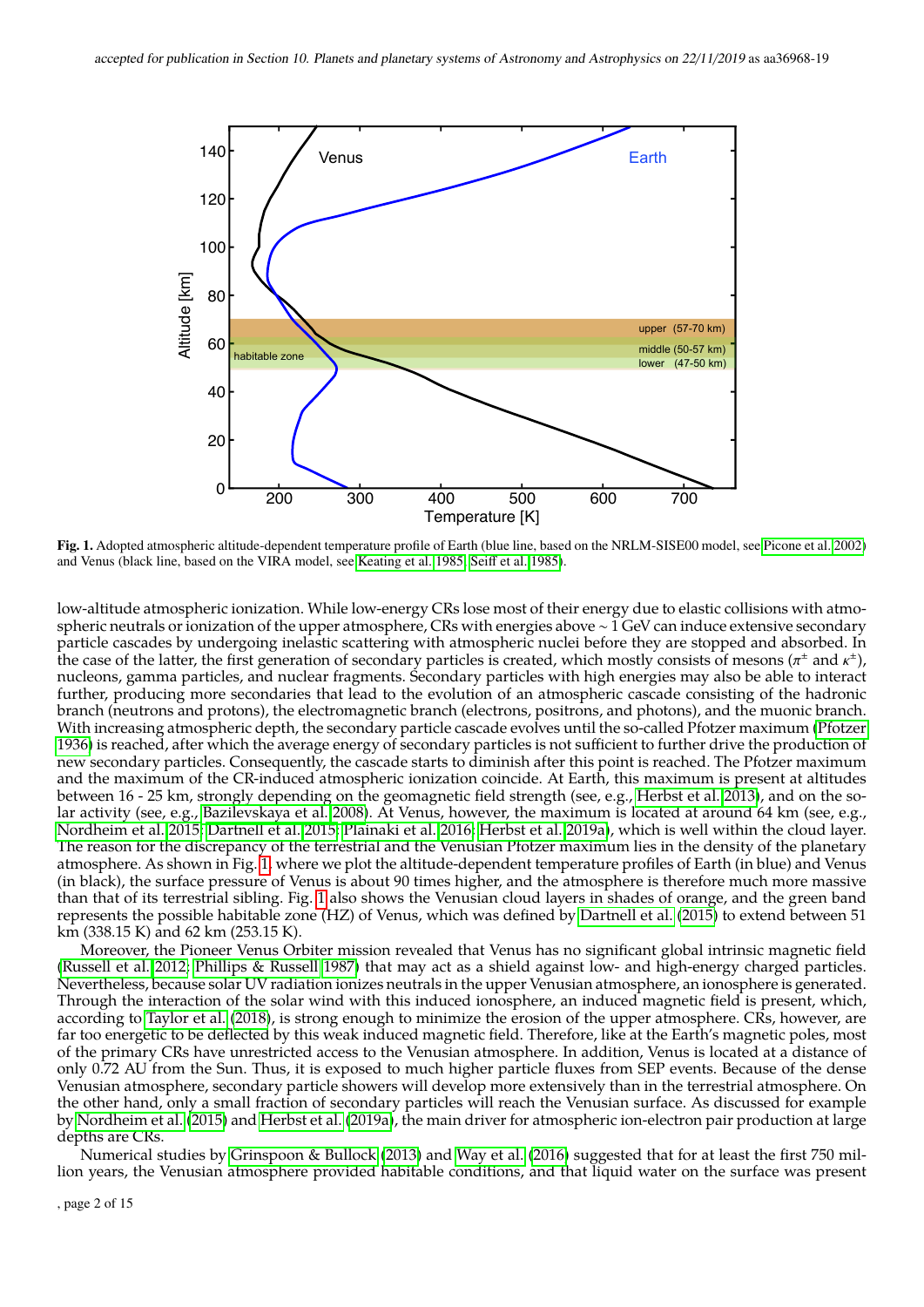for nearly two billion years (see, e.g., [Donahue et al. 1982;](#page-14-20) [Donahue & Hodges 1992\)](#page-14-21). This could have been long enough for life (as we know it from Earth) to have been evolved. As suggested by [Grinspoon & Bullock](#page-14-18) [\(2013\)](#page-14-18), with increasing atmospheric temperature, the surface water may have evaporated, which may have forced any putative microorganisms to migrate into the still habitable Venusian cloud layer. Consequently, these microorganisms may have been able to adapt to the limited-water and low-pH environments of the Venusian clouds (see, e.g., [Schulze-Makuch et al. 2004;](#page-14-22) [Grinspoon](#page-14-18) [& Bullock 2013\)](#page-14-18). According to [Limaye et al.](#page-14-23) [\(2018\)](#page-14-23), the atmospheric movement of life-essential nutrients, water, and organics is, among others, most likely regulated by diurnal cycles and atmospheric storms. The VeGa 1 and VeGa 2 balloon measurements, for example, showed that the typical vertical motion within the Venusian atmosphere is in the order of 1 to 2 m/s [\(Blamont et al. 1986\)](#page-14-24). Thus, Venusian cloud particles are assumed to have atmospheric residence times comparable with the two- to three-month terrestrial Hadley circulation. Based on recent measurements of stationary gravity waves at the top of the Venusian cloud layer, which most likely are the result of the surface topography (see [Fukuhara](#page-14-25) [et al. 2017\)](#page-14-25), it becomes evident that vertical motions within the cloud layers are also possible. Because of the stable Venusian cloud lapse rates, therefore, airborne (nutrient-rich) particles could be sustained within the cloud layer for extended time intervals [\(Limaye et al. 2018\)](#page-14-23). [Dartnell et al.](#page-14-12) [\(2015\)](#page-14-12) investigated whether GCRs and SEPs, including extreme SEP events from the historical record, could represent a constraint on the possibility of cloud-based life on Venus. This study, however, did not include modeling on water-based shape-, size-, and composition-mimicking detectors (phantoms), which more realistically describes the radiation effects in living organisms.

In this study, we revisit the altitude-dependent Venusian radiation environment by studying the cosmic-ray induced atmospheric absorbed and effective dose rates. To study the impact of CRs from the astrobiological point of view, for the first time we study the radiation dose that different phantoms, in particular, a microbial cell and a phantom mimicking human tissue (based on the International Commission on Radiation Protection (ICRP) phantom (see, e.g., [ICRP 2007\)](#page-14-26) would suffer within the Venusian atmosphere. The cosmic-ray induced radiation dose is modeled with the newly developed Geant4-based Atmospheric Radiation Interaction Simulator (AtRIS, [Banjac et al. 2019b\)](#page-14-27), a 3D simulation code developed to model the radiation dose of exoplanets, which varies from hot Jupiters to Earth-like planets. In addition to the GCR-induced atmospheric radiation due to primary particles with *Z* = 1 − 28, we investigate the influence of 67 recent GLE events that occurred on Earth between 1942 and 2017 (see, e.g., [Raukunen et al. 2018\)](#page-14-28). From historical records of so-called cosmogenic radionuclides, it is moreover known that much stronger SEP events occurred in the past (see, e.g., [Mekhaldi et al. 2015\)](#page-14-29). Two events therefore are of particular interest: the Carrington event, and the AD775 event. Based on assumptions about the GLE event spectrum (see [Dartnell et al. 2015\)](#page-14-12), we also investigate the influence of such intense events on the Venusian atmospheric radiation and their influence on the habitability within the Venusian HZ in the cloud layer.

## <span id="page-2-0"></span>**2. Atmospheric Radiation Interaction Simulator (AtRIS)**

AtRIS, a Geant4-based (Monte Carlo) particle transport code, was recently developed by [Banjac et al.](#page-14-27) [\(2019b\)](#page-14-27) in order to study, among others, the propagation and interaction of energetic particles within diverse (exo)planetary atmospheres and surfaces. As particular input, the user has to define an interface for the planetary atmospheric model. By now, interfaces for the terrestrial NRLMSISE-00 [\(Picone et al. 2002\)](#page-14-5) model, the Mars Climate Database (MCD), and the dayside model of the Venus International Reference Atmosphere (VIRA, see, e.g., [Kliore et al. 1992\)](#page-14-30) have been implemented. Thereby, atmospheric altitude-dependent ion and electron pair production rates, secondary particle distributions, and absorbed dose rates and dose equivalent rates can be calculated. Thus, it is rather easy to implement GCR and SEP event spectra. Furthermore, the user can decide on any hadronic and electromagnetic physics lists provided through the standard Geant4 message and compounded physics list naming scheme [\(Allison et al. 2016;](#page-14-31) [Geant4\\_Collaboration](#page-14-32) [2018\)](#page-14-32).

The main features of AtRIS are i) the planet specification format (PSF), ii) the atmospheric response matrices (ARMs), which quantify the relationship between primary energy and altitude-dependent ionization, absorbed dose rate and dose equivalent, and iii) the spectrum-folding procedure used to calculate net quantities such as the electron-ion pair production rate by implementing a convolution of a spectrum and the ARM. A detailed description of the main features is given in [Banjac et al.](#page-14-27) [\(2019b\)](#page-14-27). At this point, AtRIS has successfully been validated for the terrestrial, the Martian, and the Venusian atmosphere (see [Banjac et al. 2019b](#page-14-27)[,a;](#page-14-33) [Guo et al. 2019;](#page-14-34) [Herbst et al. 2019a,](#page-14-14) respectively).

[Herbst et al.](#page-14-14) [\(2019a\)](#page-14-14) calculated the atmospheric ionization within the Venusian atmosphere. To do this, the mean energy required to produce an ion-electron pair had to be taken into account. However, different values exist in the literature: while [Borucki et al.](#page-14-35) [\(1982\)](#page-14-35) gave a value of 33.5 eV, [Simon Wedlund et al.](#page-14-36) [\(2011\)](#page-14-36) suggested that a value of 28.7  $\pm$  4.3 eV might be more reasonable in CO<sub>2</sub>-dominated atmospheres, which leads to differences in the ionization rates in the order of 15% (see [Herbst et al. 2019a\)](#page-14-14). These differences are also expected when the atmospheric radiation dose is modeled. However, for comparative reasons, all results discussed in this study are based on the "traditional" value proposed by [Borucki et al.](#page-14-35) [\(1982\)](#page-14-35). Nevertheless, as previously discussed in [Nordheim et al.](#page-14-11) [\(2015\)](#page-14-11) and [Herbst et al.](#page-14-14) [\(2019a\)](#page-14-14), dividing the presented ionization and radiation profiles by a factor of 1.17 results in values corresponding to the use of the ionization potential by [Simon Wedlund et al.](#page-14-36) [\(2011\)](#page-14-36).

One of the main AtRIS outputs is the so-called ARMs, which reflect the altitude-dependent ionization, absorbed dose, and dose rate equivalent as a function of the primary particle energy. According to this, the absorbed dose of a specific phantom is derived using the following approach:

1. Definition of the particle type *j* and its kinetic energy E*<sup>i</sup>* .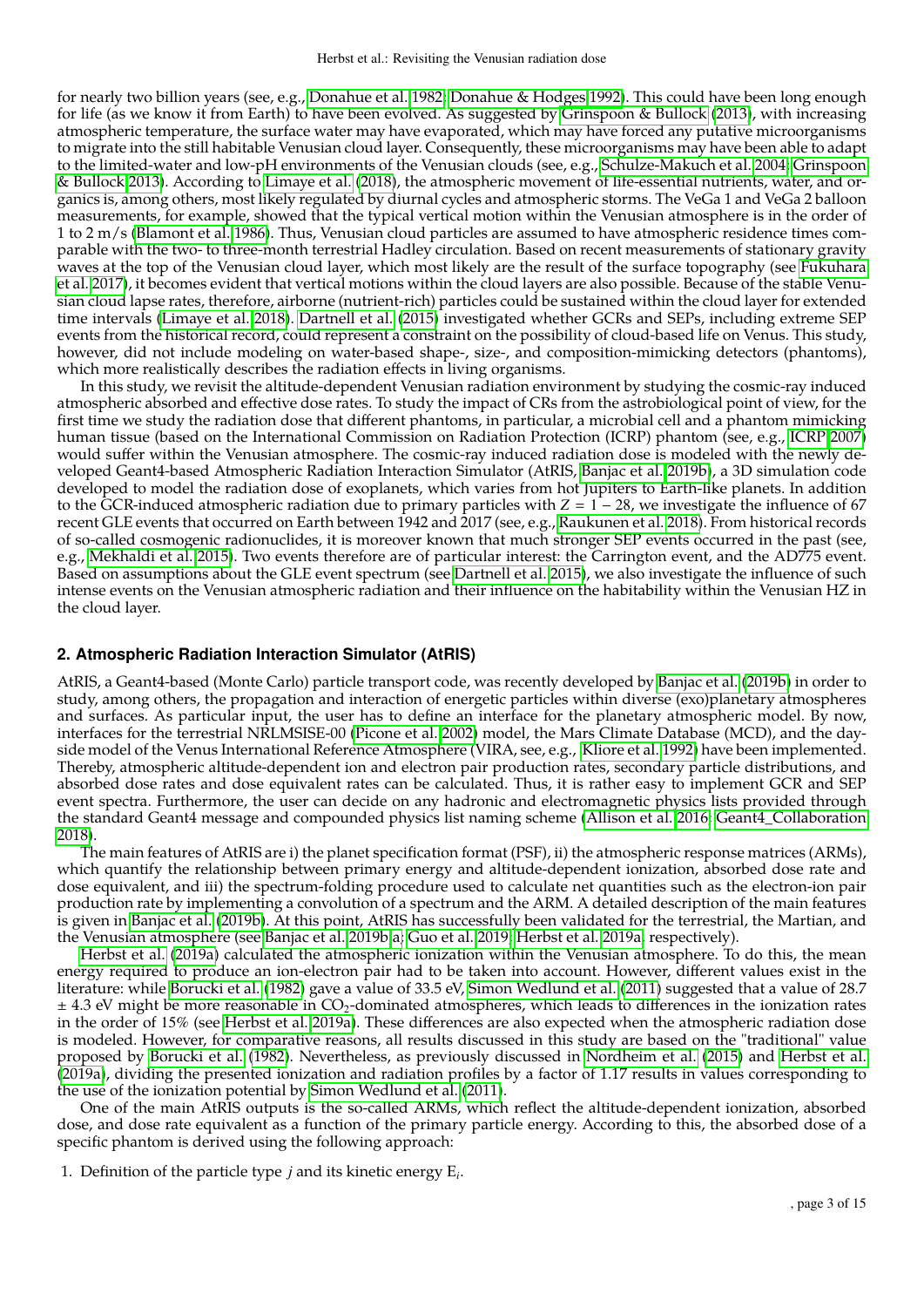<span id="page-3-1"></span>**Table 1.** Weighting factors  $w_{R,j}$  defined by [Petoussi-Henss et al.](#page-14-37) [\(2010\)](#page-14-37).

| Radiation type $j$                       | $W_{R,i}$     |
|------------------------------------------|---------------|
| Photons, electrons, muons                |               |
| protons, charged pions                   |               |
| $\alpha$ , fission fragments, heavy ions | 20            |
| neutrons                                 | see Eq. $(5)$ |

2. Using the AtRIS-specific precalculated relative ionization efficiency  $I_{R,j}$  , which is given by

$$
\mathcal{I}_{R,j}(E_i) := \frac{E_d}{E_i},\tag{1}
$$

where  $E_d$  represents the average ionization energy a particle causes within a well-defined phantom.

3. Calculation of the average absorbed dose a phantom experiences when particles of a given energy pass through it. We note that the absorbed dose corresponds to the ionization energy per mass of the phantom  $m(r) = \rho \cdot \frac{4}{3}\pi \cdot r^3$ . Thus,

$$
\overline{D_j}(E_i, r) = I_{R,j}(E_i) \cdot \frac{E_i}{m(r)}.\tag{2}
$$

4. If required, multiplication with the geometric factor  $g = \pi A(r) = 4\pi^2 \cdot r^2$  (?), which is proportional to the particle flux going through the phantom, represents the normalized average dose  $\overline{D_{in}}$ ,

$$
\overline{D_j}(E_i, r) = I_{R,j}(E_i) \cdot \frac{E_i}{m(r)} \cdot g
$$
  
=  $I_{R,j}(E_i) \cdot E_i \frac{3}{\rho \cdot r}$  (3)

We like to point out that the shape and size of different phantoms can vary. Different shapes, however, account for different geometric factors:  $g = \pi \cdot 2a^2$  for a slab detector,  $g = \pi \cdot 2r^2$  for a disk detector, and a spherical detector, for example, a planetary atmospheric layer has a geometrical factor of  $\pi \cdot 4\pi r^2$  (see e.g., example, a planetary atmospheric layer, has a geometrical factor of π · 4πr<sup>2</sup> (see, e.g., [Banjac et al. 2019a\)](#page-14-33). By placing<br>phantoms of different sizes and shapes within the same radiation field, the number of particles t phantoms of different sizes and shapes within the same radiation field, the number of particles that can penetrate the phantom and thereby deposit energy within, therefore decreases as the square of the phantom radius.

5. Convolution with the primary particle spectrum and summation over all energy bins and particles.

In this way, the dosimetric quantities of a reference phantom can be calculated without the need of further time-consuming computations. This is helpful for any parametric study like the one presented in Sec. [4.7.1,](#page-10-0) where the altitude-dependent absorbed dose rate profiles for 67 GLE events are computed.

The Venusian absorbed dose rates have currently only been computed for a Venusian air phantom (see, e.g. [Dartnell](#page-14-12) [et al. 2015\)](#page-14-12). However, life as we know it is based on water rather than  $CO<sub>2</sub>$ . According to climate modeling efforts of [Way et al.](#page-14-19) [\(2016\)](#page-14-19), Venus may early in its planetary evolution have had a liquid-water ocean and surface temperatures that may have allowed for habitable conditions. This and the fact that with increasing temperatures the Venusian water content may have evaporated and, therewith, microorganisms may have been transported in the cloud layer [\(Grinspoon](#page-14-18) [& Bullock 2013\)](#page-14-18) lead us to study the absorbed dose in  $H_2O$ -based phantoms to better describe the impact of CRs in the Venusian atmosphere on life as we know it (see Sec. [4.3\)](#page-6-0).

We also further calculate the dose equivalent  $H$ , which is more relevant for estimating the radiation hazard to  $H_2O$ based (human-like) phantoms because it takes into account the varying biological effectiveness of different radiation types. With this, the dose equivalent *H* is calculated by

$$
H = \sum_{j} W_{R,j} \cdot D_j,\tag{4}
$$

<span id="page-3-0"></span>where  $w_{R,j}$  is the radiation weighting factor defined by [ICRP 60 \(1991\)](#page-14-38) and most recently modified in [ICRP 103 \(2007\).](#page-14-39)<br>Thereby was account for the different biological effectiveness of different types of radiation and fo Thereby,  $w_{R,i}$  account for the different biological effectiveness of different types of radiation and for all particles  $w_{R,i} \geq 1$ , as listed in Table [1.](#page-3-1) For neutrons, [ICRP 103 \(2007\)](#page-14-39) defines a continuous function given by

$$
w_{R,n} = \begin{cases} 2.5 + 18.2 \cdot e^{\frac{-[\ln(E)]^2}{6}}, & \text{for } E < 1 \text{ MeV} \\ 5.0 + 17.0 \cdot e^{\frac{-[\ln(2 \cdot E)]^2}{6}}, & \text{for } E \in [1 \text{ MeV} - 50 \text{ MeV}] \\ 2.5 + 3.25 \cdot e^{\frac{-[\ln(0.04 \cdot E)]^2}{6}}, & \text{for } E > 50 \text{ MeV} \end{cases}
$$
(5)

where *E* is the kinetic energy of the neutron in MeV. For all other particles, *w<sup>R</sup>* is equal to 1. Because *w<sup>R</sup>* is dimensionless, the dose equivalent *H* has the same dimension as the absorbed dose. A more advanced approximation of  $w_{R,i}$  exists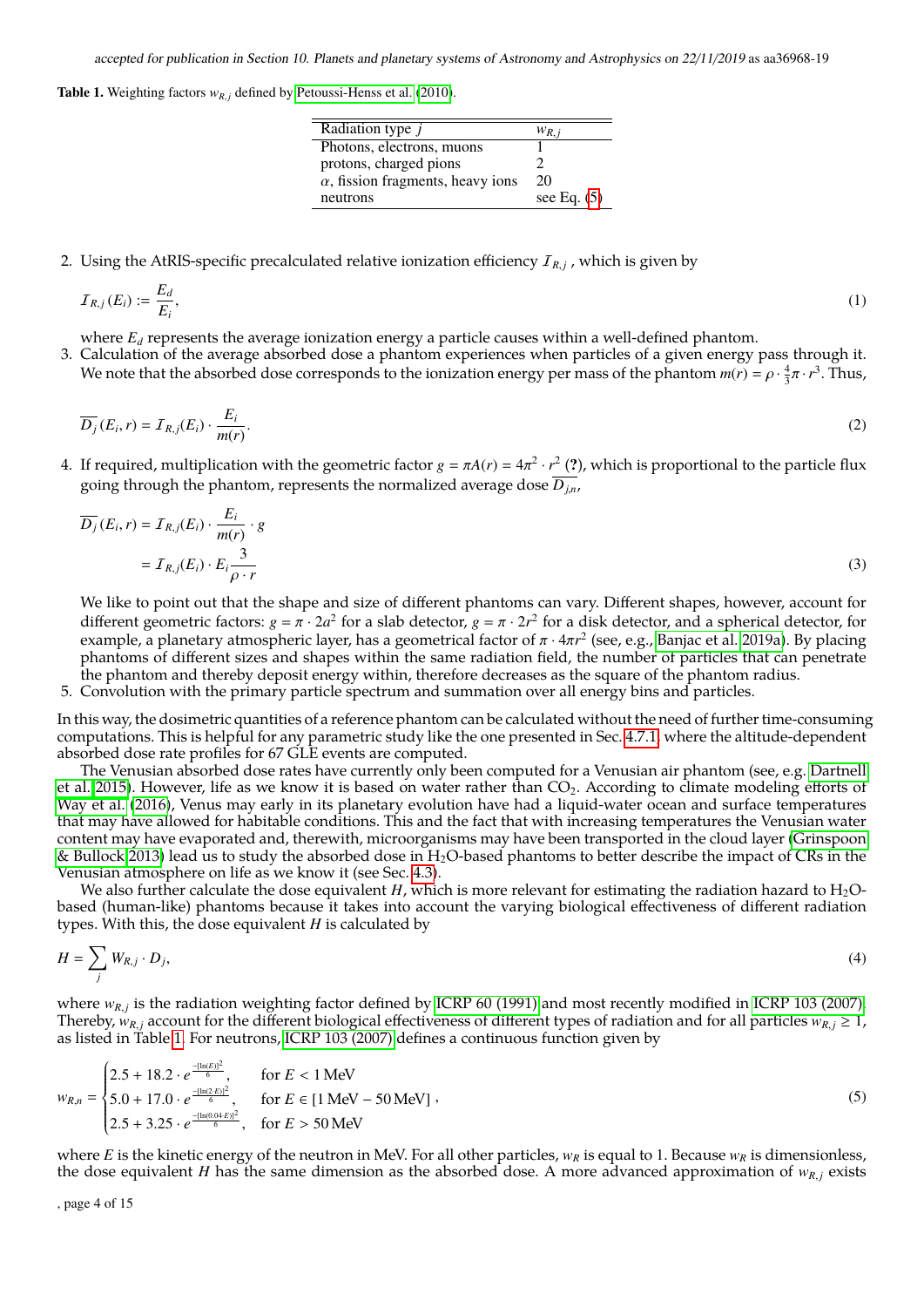in the literature. However, this approximation relies on the determination of the linear energy transfer (LET), which is difficult and somewhat complex. Although the approximation can correct for overestimating the influence of relativistic heavy minimally ionizing particles (MIPS), for example, 100 GeV  $\alpha$  particles, it is not suitable for cases in which the LET spectrum cannot be measured. Moreovoer, at column depths below 200 g/cm<sup>2</sup> (corresponding to an altitude of ~ 62.5 km within the Venusian atmosphere), the flux of relativistic heavy particles is relatively low, so that Eq. [\(5\)](#page-3-0) is a valid approximation. Furthermore, we note that these weighting factors are tailored explicitly for biological studies with a focus on human radiation health. Thus, they may not be directly applicable to astrobiology studies with a focus on the survival of microorganisms, for example.

## **3. Simulation setup**

As discussed in [Herbst et al.](#page-14-14) [\(2019a\)](#page-14-14), the Venusian environment was modeled for spherical geometry using a core with a radius of ∼ 6052 km, a soil composition of 50% Si, 40% O, and 10% Fe, and a crust (soil) sheet with a thickness of 100 m. The upper layer of the Venusian atmosphere was set at an altitude of 150 km, and the atmosphere was divided into 500 m thick layers. Furthermore, the same atmospheric composition, source altitude, and particle input spectra were used.

The atmospheric setup was thus based on the VIRA model (see [Kliore et al. 1992\)](#page-14-30), which uses the day-side atmo-spheric parameter set by Ŝeiff et al. [\(1985\)](#page-14-7) at low- to mid-atmospheric layers (surface to 100 km) for low latitudes (φ < 30°)<br>and those proposed by Keating et al. (1985) for altitudes up to 150 km at low latitudes (φ < 1 and those proposed by [Keating et al.](#page-14-6) [\(1985\)](#page-14-6) for altitudes up to 150 km at low latitudes ( $\phi < 16^{\circ}$ ). The atmospheric com-<br>position was chosen to consist of 96.5% CO<sub>2</sub> and 3.5% N<sub>2</sub> position was chosen to consist of  $96.5\%$  CO<sub>2</sub> and  $3.5\%$  N<sub>2</sub>.

To simulate the hadronic and electromagnetic interactions, and thus the evolution of secondary particle cascades as well as the atmospheric radiation dose, [Dartnell et al.](#page-14-12) [\(2015\)](#page-14-12) based their studies on the QGSP\_BIC\_HP model using the quark-gluon-string (QGS) model for high-energy particle interactions and the binary cascade model (BIC) for particle energies below 10 GeV. As discussed in [Herbst et al.](#page-14-14) [\(2019a\)](#page-14-14), the more accurate model to use is the FTFP\_BERT\_HP model, which is explicitly recommended for radiation protection and shielding applications. Therefore, our computations use the Bertini-style cascade for hadrons with energies below 5 GeV and the Fritiof (FTF) model (see, e.g., [Nilsson-Almqvist](#page-14-40) [& Stenlund 1987\)](#page-14-40) for particle interactions of mesons, nucleons, and hyperons with energies between 3 GeV and 100 TeV. In addition, the standard em constructor (see, e.g., [Allison et al. 2016\)](#page-14-31) was used to model electromagnetic interactions. We note that differences due to the use of these two different hadronic interaction models only occur at altitudes above 120 km and below 5 km (see Fig. 4 in [Herbst et al. 2019a,](#page-14-14) for more details). Therefore, in the context of the habitability of the Venusian cloud layer, the computed physical radiation doses of our study are comparable to those of [Dartnell et al.](#page-14-12) [\(2015\)](#page-14-12).

As discussed in [Herbst et al.](#page-14-14) [\(2019a\)](#page-14-14), we used the CREME2009 model<sup>[1](#page-5-0)</sup> (see, e.g. [Tylka et al. 1997\)](#page-14-41) as input for the time-dependent GCR flux at the top of the Venusian atmosphere. This model provides the differential intensities for all particles from protons (Z = 1) to nickel (Z = 28) for energies between 1 MeV/nuc up to 100 GeV/nuc derived for a solar distance of 1 AU. In this study, we investigate the atmospheric radiation dose during quiet solar minimum and maximum conditions. As discussed in [Herbst et al.](#page-14-14) [\(2019a\)](#page-14-14), the high-energy tail of the particle spectrum (in particular up to 10 TeV/nuc) may have a much higher impact on the atmospheric radiation dose as previously thought. Therefore, an element-dependent power-law extension of the spectra was applied. Although Venus is about 30% closer to the Sun than Earth, a rescaling of the modeled GCR spectra is not necessary because the radial gradients of GCR particles in the inner Solar System are negligible (see, e.g., [Heber et al. 1996;](#page-14-42) [Morales-Olivares & Caballero-Lopez 2010;](#page-14-43) [Gieseler &](#page-14-44) [Heber 2016\)](#page-14-44).

Furthermore, the spectra of particularly strong SEP events are provided by the CREME2009 model. Because of their acceleration at shock fronts of solar flares (SFs) and coronal mass ejections (CMEs), SEPs have energies of only up to some hundred MeV and reach the Solar System planets anisotropically. In contrast to GCRs, the flux of SEP events strongly depends on the orbital distance. Thus, a  $1/R^2$  scaling was applied to the spectra. Following the investigations by [Herbst](#page-14-14) [et al.](#page-14-14) [\(2019a\)](#page-14-14), we studied the influence of 67 GLE events measured within the neutron monitor era [\(Raukunen et al.](#page-14-28) [2018\)](#page-14-28). The strongest GLE event ever measured in situ occurred on 23 February 1956 (hereafter GLE05). However, based on observations of the so-called Carrington event, and from the cosmogenic radionuclide records of  $^{10}$ Be,  $^{14}$ C, and  $^{36}$ Cl covering the past ∼ 10,000 years, today we now know that even much stronger SEP events have occurred throughout the Sun's history, in particular around BC 660, AD774-775, and AD993-994 (see [O'Hare et al. 2019;](#page-14-45) [Mekhaldi et al. 2015;](#page-14-29) [Miyake et al. 2012,](#page-14-46) respectively). Based on model efforts, [Kovaltsov & Usoskin](#page-14-47) [\(2014\)](#page-14-47) and [Herbst et al.](#page-14-3) [\(2015\)](#page-14-3) found that the event of AD775 was most likely well over one order of magnitude stronger than GLE05.

We here investigate the impact of different GCRs nuclei, their upper energy limit, and the impact of solar modulation on the Venusian atmospheric radiation dose, and we highlight the differences between absorbed dose and dose equivalent. We also study the influence of 67 terrestrial GLE events on both quantities and discuss the impact of potential super-events like the Carrington- and the AD774/775 event. However, because the spectral shape and the upper event energy of the latter is not known, the influence of the two historical events was modeled based on measured event spectra of other historical events.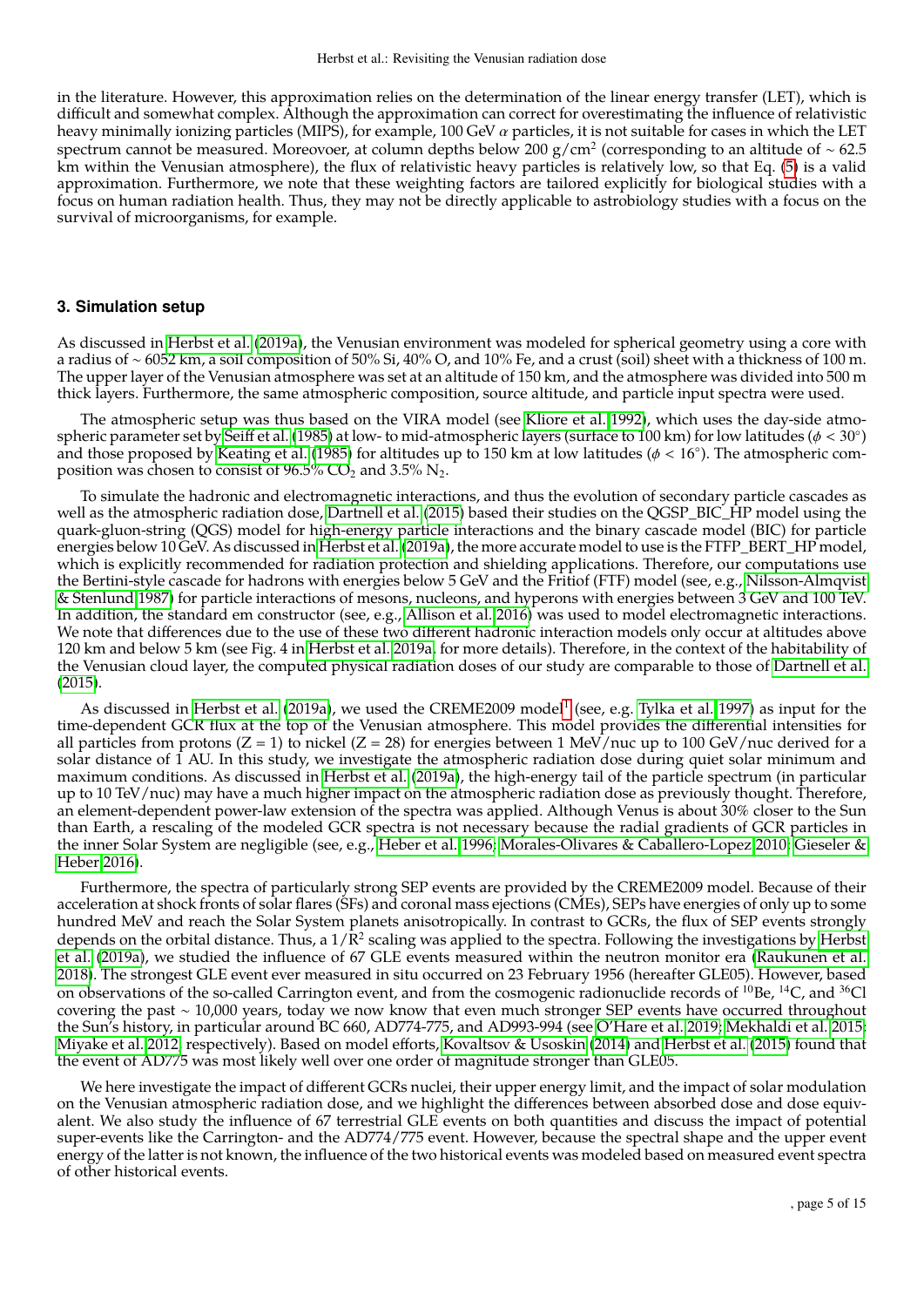

<span id="page-5-1"></span>Fig. 2. Left upper panel:Altitude-dependent ion pair-production rates induced by primary protons (Z=1, solid red line), alpha particles (Z=2, solid blue line), and Z=3-28 nuclei (solid green line). The total ion-pair production is given as solid black line. Right upper panel: Modeled GCR-induced altitude-dependent absorbed dose rates. Lower panel: Corresponding dose-equivalent rates. All three panels show the relative contributions of the GCR nuclei as dashed lines (notation on the upper x-axis).

## **4. Results and discussion**

## 4.1. Contribution of different GCR nuclei on the atmospheric ionization

As shown in [Herbst et al.](#page-14-14) [\(2019a\)](#page-14-14), the atmosphere primarily is ionized through GCR protons (Z=1) and helium nuclei (Z=2). The left panel of Fig. [2](#page-5-1) shows a more detailed study of the particle-dependent GCR-induced Venusian ionization of  $Z = 1$  (solid red line),  $Z = 2$  (solid blue line), and  $Z = 3-28$  (solid green line) particles. Information on the relative contribution of the different GCR species is also given as dashed lines on the left-hand side. The corresponding values are given in the upper x-axis. Primary protons are the main source of the CR-induced ionization at all altitudes, with increasing significance toward lower altitudes (up to 80%). An anticorrelated behavior can be found for Z= 3-28 primary

<span id="page-5-0"></span><sup>1</sup> available at <https://creme.isde.vanderbilt.edu/>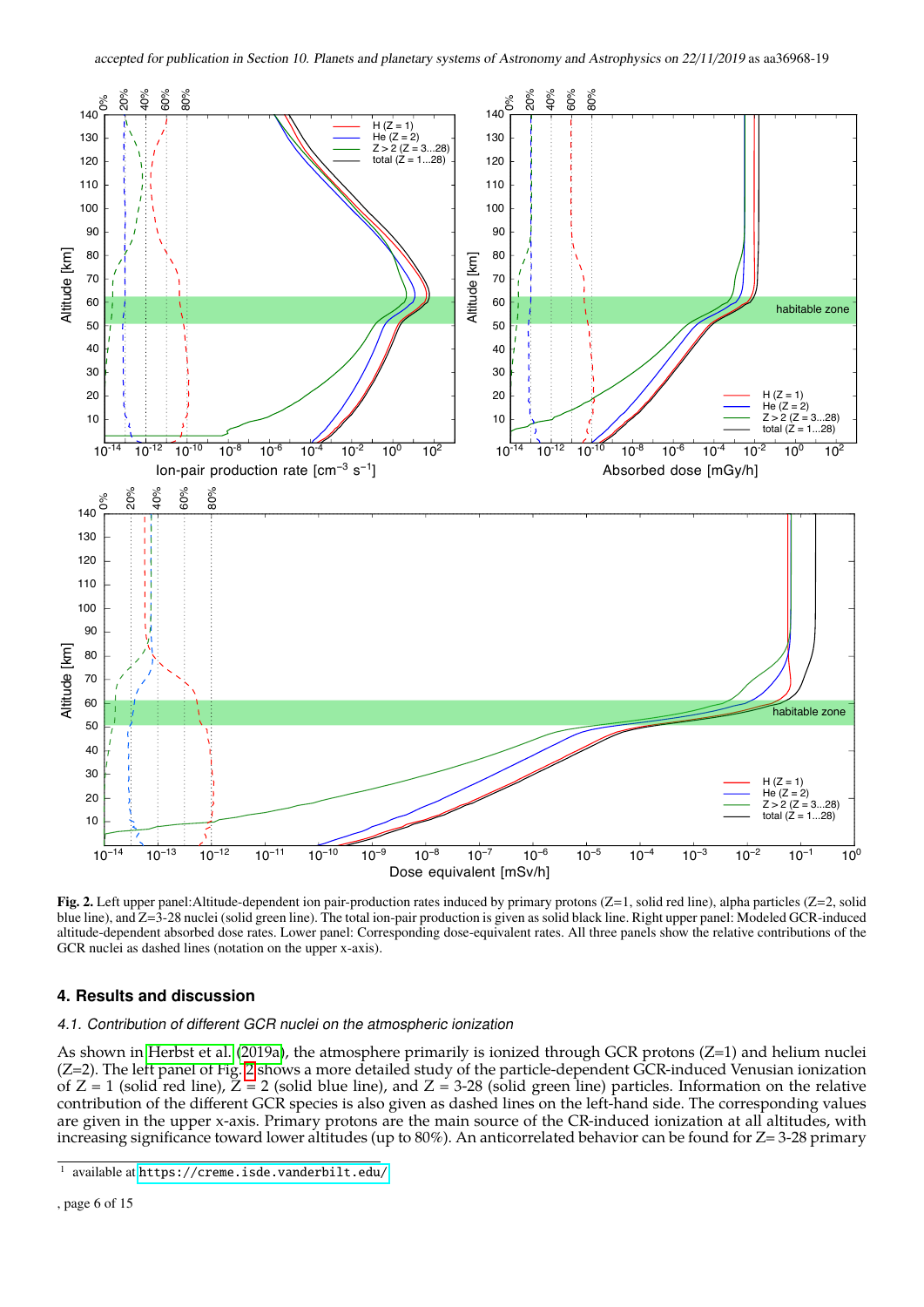<span id="page-6-1"></span>Table 2. Modeled absorbed dose-rate values at the lower and upper limit of the HZ (51 km and 62 km, respectively) proposed by [Dartnell et al.](#page-14-12) [\(2015\)](#page-14-12). Here, we list the values corresponding to the three scenarios.

|               | Absorbed dose rates [mGy/h] |                       |                       |  |
|---------------|-----------------------------|-----------------------|-----------------------|--|
| Altitude [km] | phantom 1                   | phantom 2             | phantom 3             |  |
| 51            | $2.83\times10^{-5}$         | $9.82 \times 10^{-5}$ | $6.87 \times 10^{-5}$ |  |
| 62            | $2.49\times10^{-3}$         | $8.02\times10^{-3}$   | $5.54 \times 10^{-3}$ |  |

particles. While accounting for about 40% of the Venusian ionization at altitudes down to 90 km, their input becomes much smaller (below 10%) at altitudes below 70 km, where their input can be neglected. Primary alpha particles, however, have a constant relative contribution of 20% at altitudes above 10 km. Below this, their influence increases up to 40%; furthermore, a unique Venusian feature is visible: the ionization profile is well within the upper cloud layer (57 km - 70 km), and thus also well within the upper HZ.

#### 4.2. Contribution of different GCR nuclei to the absorbed dose and the dose equivalent

By applying the approach discussed in Sec. [2,](#page-2-0) we modeled the altitude-dependent absorbed dose rates and the equivalent dose rates. We show them for example in Fig. [2.](#page-5-1) Although the atmospheric ionization (left panel) and the absorbed dose rates (right panel) are closely related, considerable differences in the two altitude-dependent profiles are clear. The total absorbed dose rate (solid black line) and the relative contributions of protons (in red), alpha particles (in blue), and Z>2 nuclei (in green) are constant in between 140 km and 85 km. Here, protons account for 60% of the total absorbed dose, while alpha particles and Z>2 nuclei account for about 20% each. Below 85 km, this picture changes. Here, the influence of Z>2 nuclei rapidly decreases, while the influence of protons increases up to 80%. However, down to 10 km, the contribution of alpha particles is always within 20%, but it increases to 40 % at altitudes below. Within the potential Venusian habitable zone (highlighted in green, 51 km - 62 km), for example, protons contribute more than 70% to the total absorbed dose rate, while  $\bar{Z}$  > 2 particles contribute less than 10% and can therefore be neglected.

In order to give a more realistic estimate of the radiation hazard to potential microorganisms in the Venusian clouds, it is more convenient to investigate the dose equivalent that accounts for the biological effectiveness of different radiation types (see Section [4.6](#page-8-0) for more details), as shown in the lower panel of Fig. [2.](#page-5-1) Here the impact of primary particles with  $Z$ >2 between 140 km and 85 km becomes evident because with a contribution of more than 35% to the total equivalent dose, they are the dominant source. However, although they have a much higher biological effectiveness than the primary protons and alpha particles, they do not deliver the majority of the equivalent dose at all altitudes. Below 85 km, their contribution clearly rapidly decreases below 10 % within the potential HZ. In order to model the absorbed dose rates and the dose equivalent rates from the upper cloud layer down, it is therefore sufficient to take only the interactions of GCR protons and alpha particles into account.

## <span id="page-6-0"></span>4.3. Investigating absorbed dose rates in different phantoms

A commonly used approach to determine the (Venusian) atmospheric radiation dose is to divide the calculated ionelectron production rates by the density of the ambient planetary atmosphere (see, e.g., [Dartnell et al. 2015\)](#page-14-12). In this way, [Dartnell et al.](#page-14-12) [\(2015\)](#page-14-12) analyzed the radiation constraints on a potential Venusian aerial biosphere. They only considered the radiation dose on the gas, however, and therefore did not explicitly study the radiation impact on biological systems such as cells, microorganisms, or organic tissue. To study the exposure of life as we know it, phantoms that better reflect biological systems can therefore be used. The ICRU proposed the so-called ICRU sphere, a tissue-equivalent sphere with a radius of 15 cm and a density of 1 g/cm<sup>3</sup>. With a composition of 76.2% oxygen, 11.1% carbon, 10.1% hydrogen, and 2.6% nitrogen, the ICRU phantom is designed to represent and reflect life as we know it from Earth [\(McNair 1981\)](#page-14-48).

However, because it is not clear if (possible) life on Venus has formed and evolved in comparable prebiotic conditions, using this phantom to model the radiation hazard of Venus may lead to false conclusions. Because life is in general expected to be water based (see, e.g., [Ball 2017\)](#page-14-49), a more realistic approach needs to be taken in order to give a more advanced estimate of the altitude-dependent radiation hazard to potential Venusian life. In this section, we therefore investigate the impact of CRs on different phantoms:

- *phantom 1*: based on Venusian air (as discussed in [Dartnell et al. 2015\)](#page-14-12)
- *phantom 2*: an ICRU-sphere equivalent consisting of 100% liquid water with a radius of 15 cm
- *phantom 3*: a water-based phantom corresponding to the size of a microbial cell of spherical shape and a radius equal to 50  $\mu$ m

The GCR-induced absorbed dose rate profiles for phantom 1 (in blue), phantom 2 (in black), and phantom 3 (in red) are shown in Fig. [3.](#page-7-0) Different approaches lead to different estimates of the altitude-dependent radiation dose. Consequently, the modeled absorbed dose rates depend on the size and the composition of the assumed phantom. While the absorbed dose rates above 100 km are much higher for phantom 1, the dose rates below 70 km are up to 60% lower than the absorbed dose phantom 2 would suffer within the Venusian atmosphere (see the dashed lines for the relative differences with respect to phantom 2). A comparison of the absorbed dose rate values at the upper and lower limit of the HZ is given in Table [2.](#page-6-1) Within the HZ, the absorbed dose rates of phantom 2 (phantom 3) are up to four (three) times higher than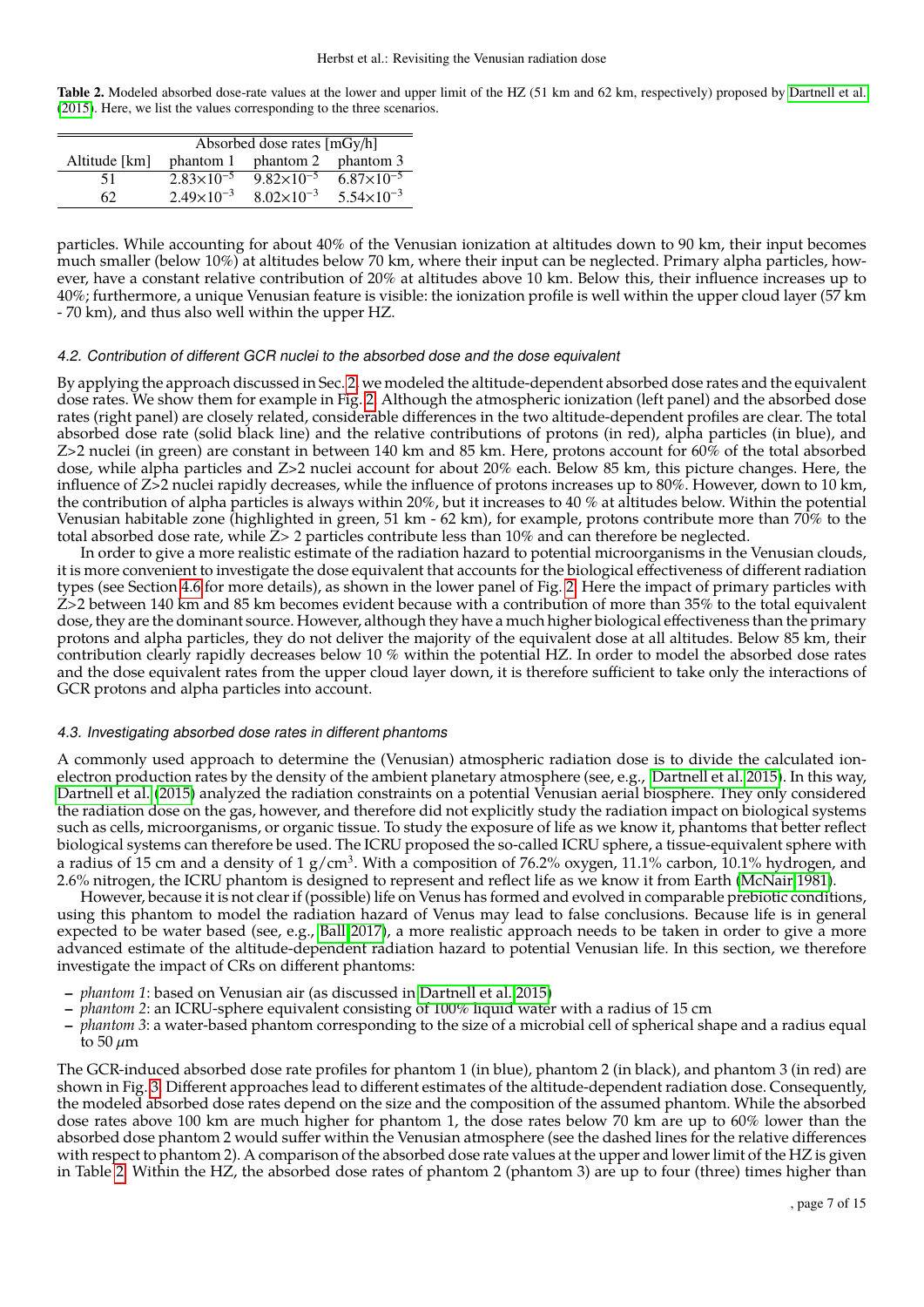

<span id="page-7-0"></span>Fig. 3. Altitude-dependent absorbed dose rate profiles encountered by the (H<sub>2</sub>O-based) ICRU phantom (solid black line), the Venusian air (solid blue line), and a microbial cell (solid red line). Also shown are the relative differences with respect to the ICRU sphere, displayed as dashed lines. For the dose in the air plot (blue line), the relative difference includes dotted lines that correspond to maximum and minimum differences, as described in detail in the text.

those of the Venusian air (phantom 1). We note that, due to its composition, phantom 2 creates an appreciable amount of self-irradiation, for example, due to the production of secondary particles within the 15 cm water-sphere, which further leads to an additional energy deposition. However, compared to phantom 3, the 50 $\mu$ m water-based microbial cell, this effect only accounts for differences in the order of a factor of 1.7 and does not explain the differences, in particular, those between phantom 1 and phantom 3.

Consequently, the previously introduced approach by [Dartnell et al.](#page-14-12) [\(2015\)](#page-14-12) systematically underestimates the absorbed dose of potential water-based microorganisms below 70 km, and in particular, within the potential Venusian HZ, by up to 45%.

We note that the absorbed dose rates of phantom 2 have a systematical error at altitudes above ∼ 100 km that results from the use of the VIRA model with the two atmospheric models by [Seiff et al.](#page-14-7) [\(1985\)](#page-14-7) and [Keating et al.](#page-14-6) [\(1985\)](#page-14-6), which are discontinuous at their interface. As discussed in Section [2,](#page-2-0) the absorbed dose rates of phantom 2 were computed by dividing with the atmospheric density  $\rho$  of the ambient air, which then results in a jump of the absorbed dose rate values. This jump is not visible in [Dartnell et al.](#page-14-12) [\(2015\)](#page-14-12), therefore we assume that a smooth transition between the two atmospheric models was implemented.

Liquid water may have been present on the Venusian surface. Model studies by [Grinspoon & Bullock](#page-14-18) [\(2013\)](#page-14-18) suggest that this water may have evaporated and in addition, transported microorganisms into the Venusian cloud layer. Our further investigations therefore use the water-based  $50 \mu m$  microbial cell phantom (if not stated otherwise).

#### 4.4. Investigating the influence of the upper CR energy limit

[Herbst et al.](#page-14-14) [\(2019a\)](#page-14-14) showed that it is crucial to consider primary protons up to energies of 10 TeV in order to accurately reflect the Venusian atmospheric ion-pair production rate at altitudes below 40 km. In Fig. [4](#page-8-1) we follow up on this investigation by studying the altitude profile of the induced absorbed dose rates as a function of the maximum primary proton energy. Although substantial differences between the upper limit of 100 GeV (solid blue line), 1 TeV (solid red line), and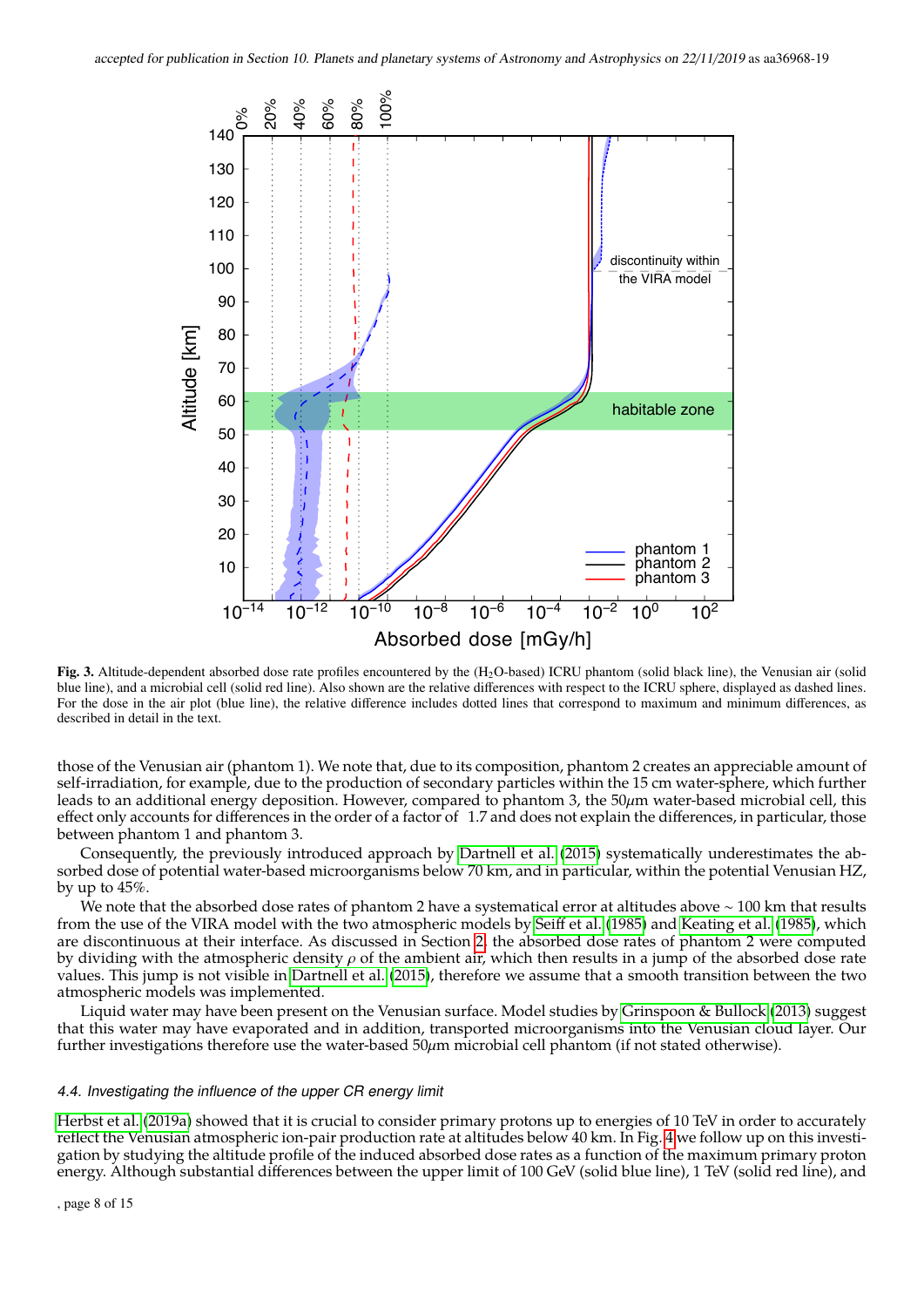

<span id="page-8-1"></span>Fig. 4. Altitude-dependent absorbed dose rate profiles depending on the upper energy limit. The solid blue, red, and black lines correspond to the upper limits equal to 100 GeV, 1 TeV, and 10 TeV. The dashed lines on the left indicate the relative difference with respect to the results based on an upper energy limit of 10 TeV.

10 TeV (solid black line) can be observed at altitudes below 40 km, only differences of up to 20 % can be found between an upper limit of 100 GeV and 10 TeV within the potential HZ. While studies of the radiation dose profiles of the entire altitude should include primaries with energies up to 10 TeV, this is therefore not mandatory when the habitability of a possible aerial biosphere is investigated. An upper limit of 1 TeV, as assumed by [Dartnell et al.](#page-14-12) [\(2015\)](#page-14-12), is sufficient here.

#### 4.5. Investigating the influence of solar activity

We used the CREME model by [Tylka et al.](#page-14-41) [\(1997\)](#page-14-41) to calculate the primary particle spectra of Z=1-28 nuclei as a function of the solar modulation. In order to study the influence of the modulation of GCR particles upon the Venusian atmospheric radiation dose, the absorbed dose rates during solar minimum and maximum conditions were computed. As shown in Fig. [5,](#page-9-0) the altitude-dependent values during low solar activity are given in black, and those during solar maximum conditions are displayed in red.

The relative differences on the left show with respect to the induced radiation doses during solar minimum conditions (dashed lines) that the modulation of GCRs due to the solar activity only affects altitudes above 50 km and also the potential HZ. While the dose rates induced during high solar activity are about 50 % lower than the absorbed dose during solar minimum at altitudes above 80 km, the differences within the Venusian HZ still account for up to 20% and therefore are about 1.4 times higher during solar minimum conditions.

## <span id="page-8-0"></span>4.6. Investigating the dose equivalent

According to the approach we discussed in Section [2,](#page-2-0) the deposited ionization energy of each  $Z = 1-28$  nuclei was scaled with the corresponding radiation weighting factor  $w_{R,i}$  given in Table [1](#page-3-1) and Eq. [\(5\)](#page-3-0). Fig. [6](#page-10-1) shows the corresponding modeled altitude-dependent absorbed dose rate profile (solid black line) and the dose equivalent profile (solid red line) that is the result of primary protons and helium nuclei alone during solar minimum conditions.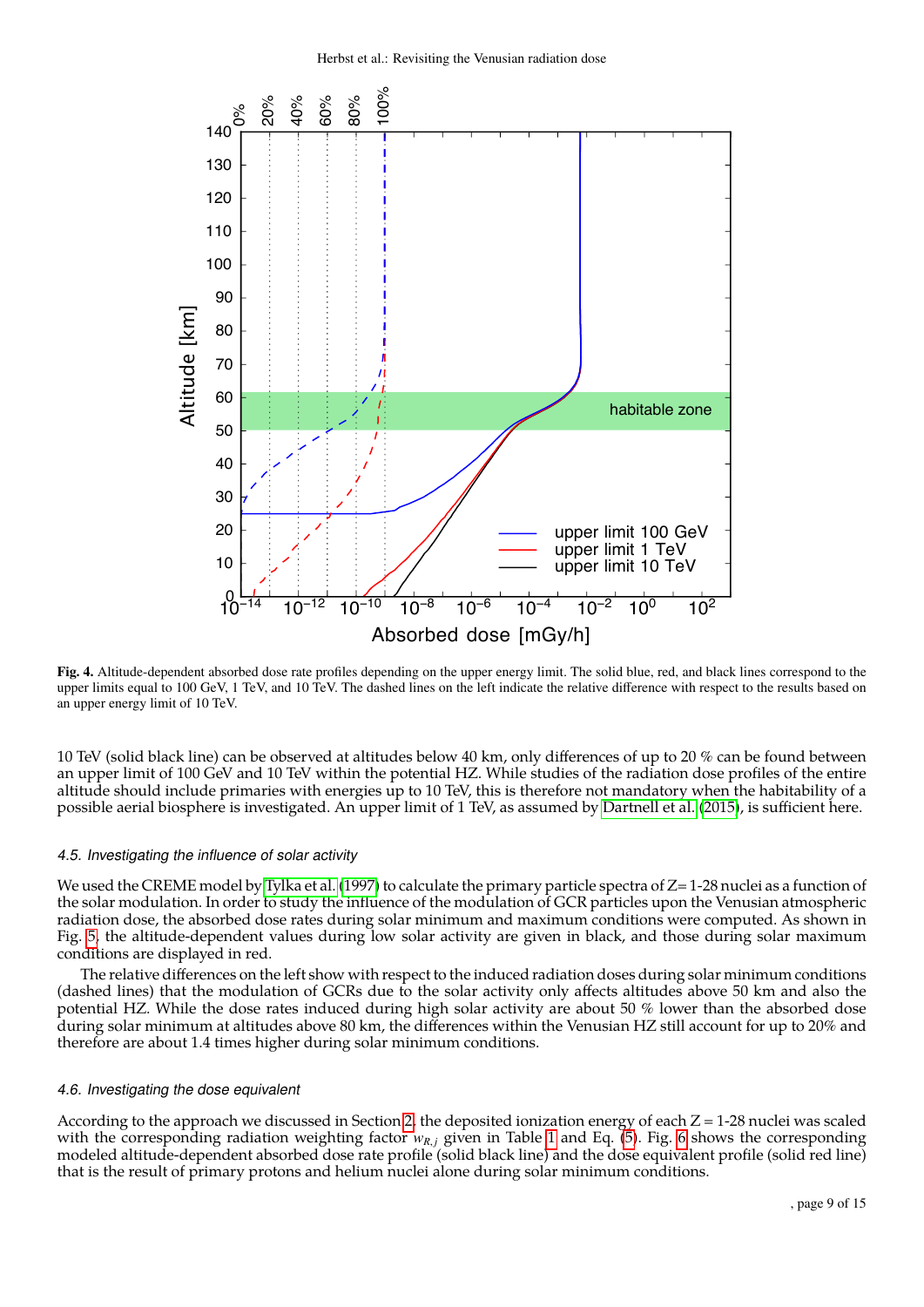

<span id="page-9-0"></span>Fig. 5. Comparison of the absorbed dose rates during solar minimum (solid black line) and solar maximum (solid red line), The relative difference between both quantities is shown as the red dashed line on the left.

As discussed in Sect. 4.1, this is a valid approximation because Z>2 nuclei only contribute with less than 20% to the Venusian radiation dose. The altitude-dependent ratio between the two measures therefore gives us the mean radiation weighting factor, which is comparable to the average quality factor  $\overline{Q}$  [\(ICRP 60 1991\)](#page-14-38). At the Martian surface, for example, the average quality factor is around three (see [Hassler et al. 2014\)](#page-14-50).

According to our results, the average quality factor at the upper Venusian cloud layer (∼72 km) is almost ten and slightly decreases toward a second peak within the HZ at around 57 km. At the lower boundary of the HZ and the lower cloud layer, in particular between 57 km and 47 km, *Q* rapidly drops to negligible values. This drop-off indicates that neither neutrons nor protons or nuclear fragments with the highest  $w_{R,i}$  values contribute to the absorbed dose rates below the Venusian cloud layers. We therefore conclude that the atmospheric ionization and the absorbed dose rates at lower altitudes are solely induced by secondary muons.

#### 4.7. Investigating the solar cosmic-ray-induced atmospheric radiation

From observations, we know that the spectral shape of GLE events and GCRs differs strongly. Although the energy spectrum of such strong SEPs is orders of magnitudes higher in the low-energy range, their energy spectra often do not exceed energies of a few GeV/nuc. In addition, different particle acceleration and transport mechanisms exist for the two populations. This means that the energy spectra of GLE events and their temporal evolution differ significantly from one another.

Although remarkable efforts revealing the temporal evolution of SEP events can be found in the literature (see, e.g., [Belov et al. 2005;](#page-14-51) [Bombardieri et al. 2007;](#page-14-52) [Plainaki et al. 2007;](#page-14-53) [Matthiä et al. 2009;](#page-14-54) [Miroshnichenko 2018,](#page-14-55) and references therein), the model efforts to study the GLE-induced atmospheric effects are often based on a mean energy spectrum. As previously discussed in [Nordheim et al.](#page-14-11) [\(2015\)](#page-14-11), [Plainaki et al.](#page-14-13) [\(2016\)](#page-14-13), and [Herbst et al.](#page-14-14) [\(2019a\)](#page-14-14), the Venusian atmospheric ionization is significantly affected by these strong SEP events. We investigated their influence on the atmospheric absorbed dose rates.

In order to study the mean influence of strong SEP events on the atmospheric Venusian radiation dose, in a first step, we investigated one of the strongest GLE events of the modern era that occurred in October 1989. Based on the studies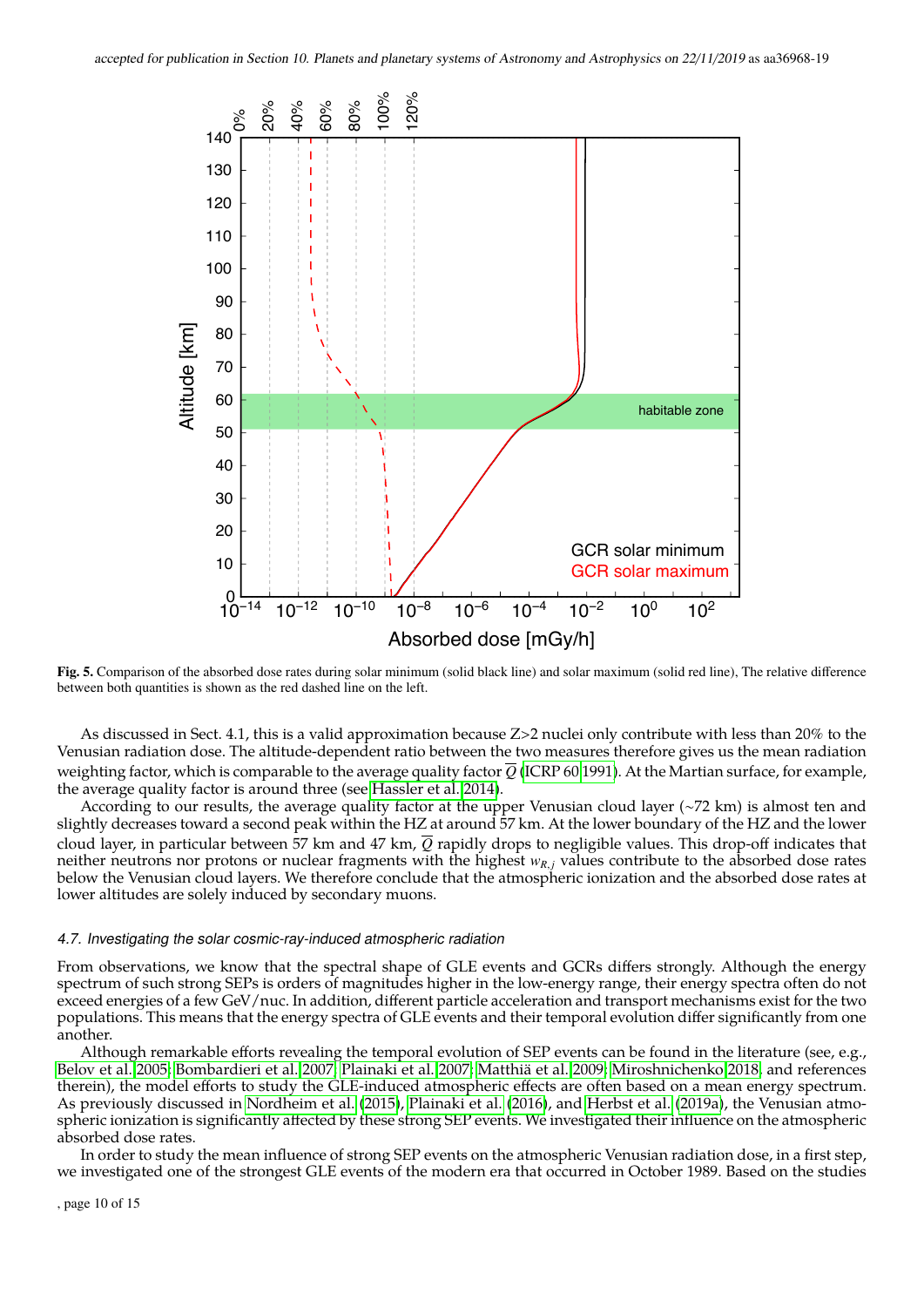

<span id="page-10-1"></span>Fig. 6. Dose equivalent (solid red line), absorbed dose (solid black line), and the obtained average quality factor  $\bar{Q}$  (red dashed line). See text for details.

by [Dartnell et al.](#page-14-12) [\(2015\)](#page-14-12), [Nordheim et al.](#page-14-11) [\(2015\)](#page-14-11), and [Herbst et al.](#page-14-14) [\(2019a\)](#page-14-14), the starting time was set at 1300 UTC on 19 October 1989, and two specific cases were investigated:

- *scenario 1*, in which the 5-minute average event peak flux based on the GOES measurements was taken into account, and
- *scenario 2*, in which the 180-hour average of the particle flux was used.

The results are displayed in the upper panel of Fig. [7.](#page-11-0) To convey an idea of the impact strength of the event on the Venusian atmosphere, we also plot the GCR-induced radiation dose taking into account primary protons and alpha particles during solar minimum conditions. Even though most GLE events are limited to energies below 10 GeV, strong SEP events like the October 1989 event can significantly increase the Venusian radiation dose rate at altitudes above ∼ 50 km, and thus also well within the potential HZ.

The hazards of GLE events can better be estimated by studying the dose equivalent altitude profile, which is shown for the example of scenario 2 in the lower panel. The ratio between the two measures, again reflecting the average quality factor  $\overline{O}$ , is plotted on the left. While GCR particles induce a radiation field with  $\overline{O} \approx 10$  (see discussion in Section [4.6](#page-8-0)) and Fig. [6\)](#page-10-1) at the top of the cloud layer, the 180-hour average of the GLE in October 1989 shows an average quality factor of  $\approx$  20, indicating that mostly neutrons are produced within the atmospheric layer. This shows that extreme SEP events can cause significant short-term increases in the radiation hazard in the cloud region above 50 km.

However, other differences with respect to the GCR-induced radiation dose become apparent: in the case of the GLEinduced radiation field,  $\bar{Q}$  is drastically reduced below 50 km. Furthermore, below 20 km, no more secondary particles are produced, while  $\overline{Q}$  is below 4 at altitudes above 80 km, which is much smaller than the GCR-induced  $\overline{Q}$ , as we show in the lower panel of Fig. [7.](#page-11-0)

#### <span id="page-10-0"></span>4.7.1. Total absorbed dose rate induced by modern strong SEP events

In a second step, we studied the influence of 67 out of the 72 GLE events observed throughout the ground-based instrumental era on the Venusian atmosphere. Because Venus is closer to the Sun, the GLE spectra were scaled to the Venusian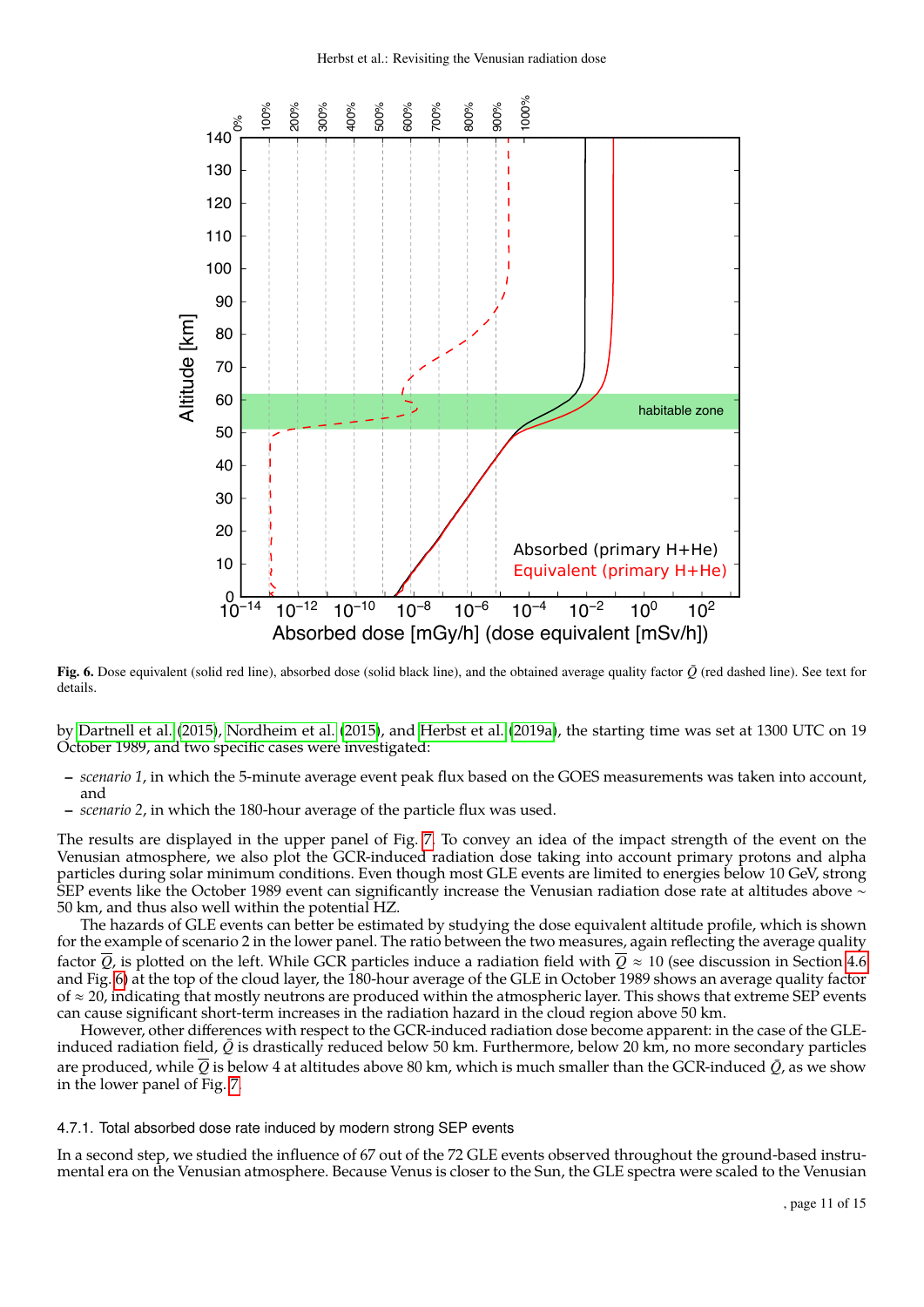

<span id="page-11-0"></span>Fig. 7. Upper panel: Altitude-dependent absorbed dose rates induced by the October 1989 event. The results of scenario 1 are displayed as solid red line, those of scenario 2 as solid blue line. Lower panel: Modeled absorbed dose rate and the dose equivalent of scenario 1. The ratio between the two quantities is given as red dashed line.

orbit in order to reflect a reliable radiation hazard they might have caused within the Venusian atmosphere. We assumed that all of the investigated GLE events measured at Earth also affected the Venusian atmosphere. Because SEPs are accelerated along the heliospheric magnetic field, a good connection between the Sun and the planet is mandatory in order for the event to arrive at Venus. This might not have been the case, however. This investigation should therefore be considered as a case study for the effect of strong SEP events on the Venusian radiation dose.

The corresponding total absorbed dose rates, the sum of both the GCR- (solid black line) and GLE-induced absorbed dose rates, are displayed as colored lines in the left panel of Fig. [8.](#page-12-0) As already pointed out by [Herbst et al.](#page-14-14) [\(2019a\)](#page-14-14), substantial differences between the GCR- and GLE-induced ionization profiles can be observed (their Fig. 6). As pointed out, differences of up to 11 orders of magnitudes could be observed at high altitudes. The left panel of Fig. [8](#page-12-0) shows that the differences within the CR-induced atmospheric radiation dose profiles at these altitudes are not as dramatic. Here, increases of up to six orders of magnitude can be found. Of particular interest for this study is the influence of strong SEP events on the Venusian HZ. Here, differences caused by the varying shapes of the GLE spectra can be observed. While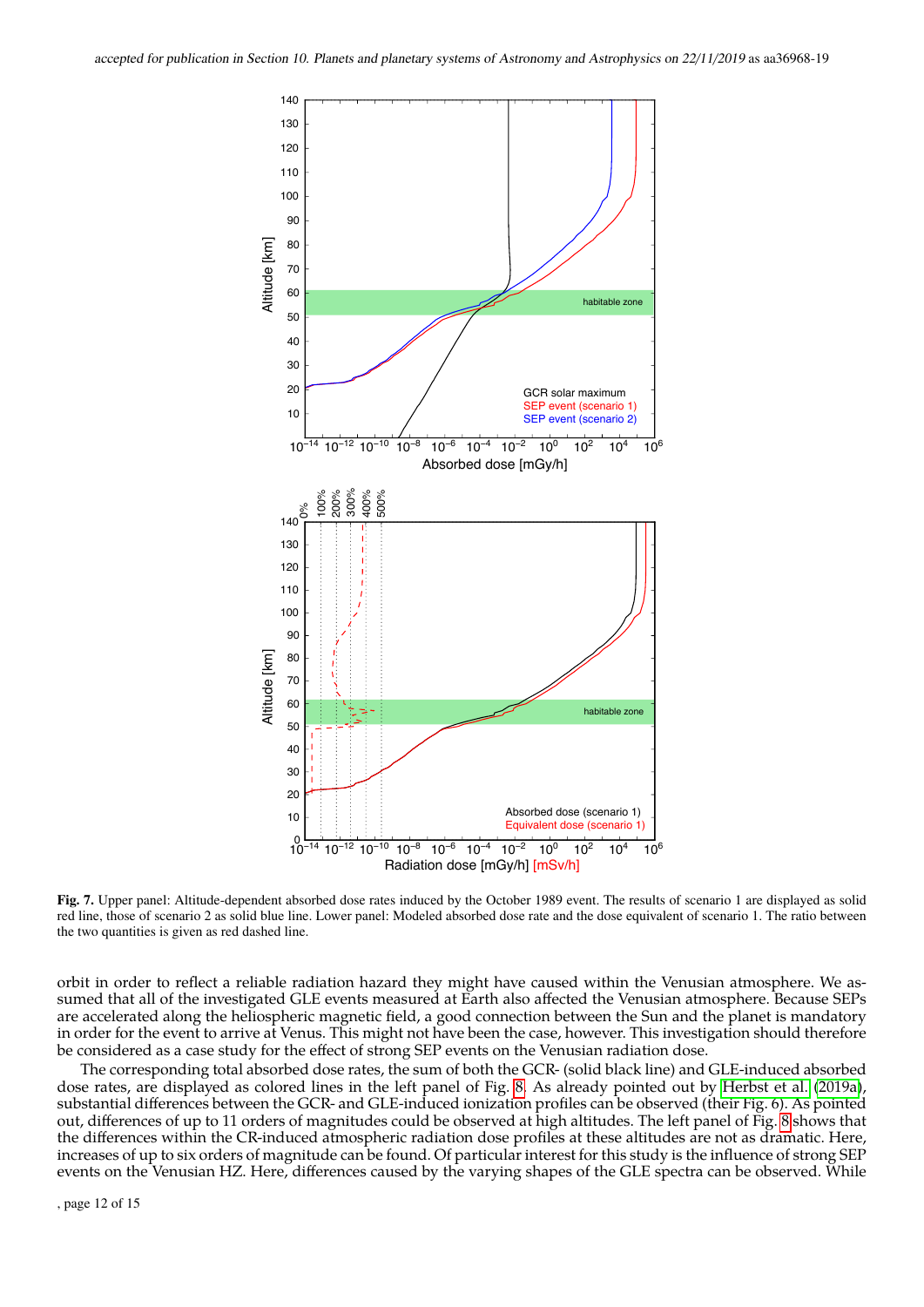

<span id="page-12-0"></span>Fig. 8. Left panel: Influence of modern ordinary strong SEP events on the total (GCR + GLE-induced) Venusian absorbed dose of a water-based microbial cell (colored lines) within the Venusian cloud layers, and thus the potentially HZ. Of particular interest is the influence of the strongest event ever measured: GLE05 (green line). Right panel: Event-induced absorbed dose rates of the historic Carrington (dashed lines) and AD774/775 event (solid lines) based on the GLE spectrum of February 1956 (GLE05, light blue), August 1972 (GLE24, red), and October 1989 (GLE45, blue). For comparison, the absorbed dose rates of the original GLE05 (see left panel) are displayed (solid green line).

<span id="page-12-1"></span>**Table 3.** Computed absorbed dose rates  $\overline{D}$  a water-based microbial cell would suffer within a potential Venusian HZ during extreme SEP events. Results are given for the Carrington and AD774-775 event based on the GLEs measured in February 1956 (GLE05), August 1972 (GLE24), and October 1989 (GLE45).

|               |                      | $D_{Carrington}$ [mGy/h]<br>based on GLE spectrum of |                      |                    | $D_{AD774/775}$ [mGy/h]<br>based on GLE spectrum of |                      |                    |
|---------------|----------------------|------------------------------------------------------|----------------------|--------------------|-----------------------------------------------------|----------------------|--------------------|
| Altitude [km] | <b>GCR</b>           | February 1956 August 1972 October 1989               |                      |                    | February 1956 August 1972 October 1989              |                      |                    |
| 51            | $4.5 \times 10^{-5}$ | $2.4 \times 10^{-3}$                                 | $4.5 \times 10^{-5}$ | $1.4\times10^{-4}$ | $9 \times 10^{-3}$                                  | $4.5 \times 10^{-5}$ | $2 \times 10^{-3}$ |
| 62            | $4.0 \times 10^{-3}$ | 12.4                                                 | $4 \times 10^{-2}$   | $6 \times 10^{-1}$ | 33.9                                                | 23.2                 | 12.4               |

GLE62 (4 November 2001) would have had no influence on the Venusian radiation dose, GLE05 (23 February 1956), the strongest GLE event directly measured at Earth so far, would have led to drastic increases in the absorbed radiation dose of microbial cells of two orders of magnitude within the HZ.

We note, however, that strong SEP events are often accompanied by so-called Forbush decreases (FDs), which are sudden decreases of the GCR background intensity caused by interplanetary shocks or magnetized ejecta of coronal mass ejections (see, e.g., [Cane 2000\)](#page-14-56). In addition to this, the GCR-induced radiation dosage would be reduced, and thus the total absorbed radiation dose a microbial cell would suffer within the HZ during strong SEP events.

## 4.7.2. Total absorbed dose rate induced by historic extreme SEP events

However, from historical records like the white-light flare observation on 1 September 1859, for instance, which was accompanied by what is known as the Carrington event, or from the records of the so-called cosmogenic radionuclides  $10B$ e,  $14C$ , and  $36C$ , produced by interactions of CRs with the terrestrial atmosphere, we know that much stronger SEP events have occurred over the past 10,000 years. In particular, three exceptionally strong increases have been discussed in the literature: the AD774-775 event (see, e.g., [Miyake et al. 2012\)](#page-14-46), the AD993-994 event (see, e.g., [Mekhaldi et al. 2015\)](#page-14-29), and the BC660 event (see [O'Hare et al. 2019\)](#page-14-45). With a production increase of more than 15 % above the GCR-induced background, the AD774-775 event is so far the strongest event ever recorded. Model studies by [Kovaltsov & Usoskin](#page-14-47) [\(2014\)](#page-14-47) and [Herbst et al.](#page-14-3) [\(2015\)](#page-14-3) showed that the event was most likely more than one order of magnitude stronger than GLE05.

However, no information about the spectral shape of these historical extreme events is available. Therefore, assumptions about the spectral shape and its temporal evolution have to be made. A common approach is to rescale the spectra of known recent GLE events. For example, [Dartnell et al.](#page-14-12) [\(2015\)](#page-14-12) scaled the the event spectra of GLE05 (23 February 1956), GLE24 (4 August 1972), and GLE45 (24 October 1989) to match the estimated E>30 MeV integral fluence of the Carring-ton event (F<sub>30</sub>= 2×10<sup>10</sup> protons cm<sup>−2</sup> [Cliver & Dietrich 2013\)](#page-14-57) and the estimated E> 200 MeV fluence of the AD774-775 event ( $F_{200} = 8 \times 10^9$  protons cm<sup>-2</sup>) by [Kovaltsov & Usoskin](#page-14-47) [\(2014\)](#page-14-47). The duration of the events also has to be estimated in order to account for average differential spectra. Following the approach by [Dartnell et al.](#page-14-12) [\(2015\)](#page-14-12), an event duration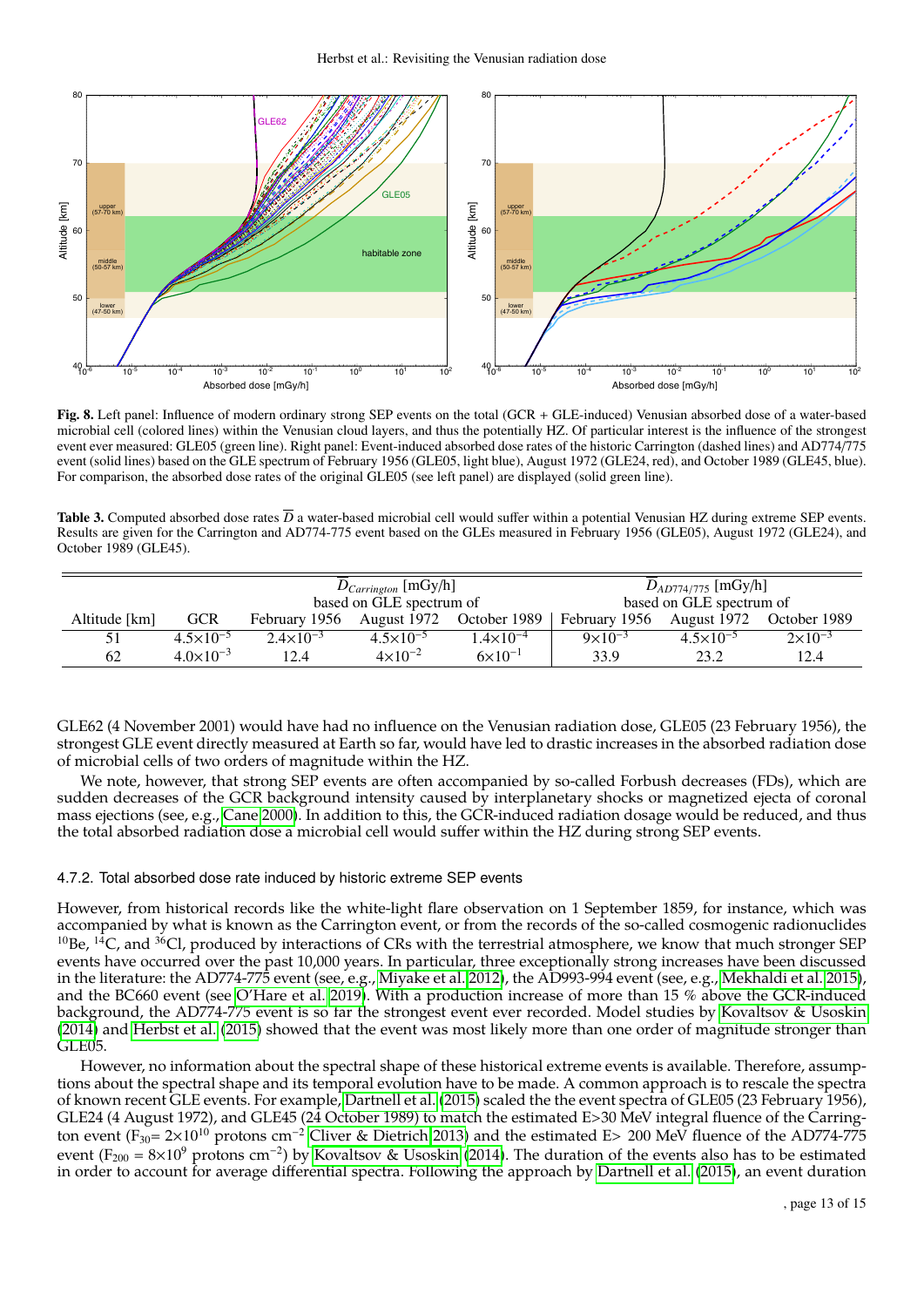of 20 hours was assumed for both historical events. Using these spectra (see, e.g., Fig. 3 in [Dartnell et al. 2015\)](#page-14-12), we here calculate the altitude-dependent absorbed dose rates microbial cells would suffer during such extreme solar events.

The results of this study are shown in the right panel of Fig. [8.](#page-12-0) Here the total absorbed dose rates of the Carrington and the AD774-775 event based on the different energy spectra are displayed. With increases of up to five orders of magnitude above the GCR-induced background, these extreme events would have a tremendous impact on the absorbed dose rate values within the HZ. The AD 774-775 event rescaled ton the basis of the hard spectrum of GLE05 would have had the most substantial influence throughout the entire HZ, while the Carrington event rescaled based on the soft spectrum of GLE24 would have had almost no impact on the absorbed dose rates within the HZ.

According to [Dartnell et al.](#page-14-12) [\(2015\)](#page-14-12), at the top of the HZ, the radiation dose of the GCR-induced absorbed dose is about 9.5·10−<sup>4</sup> mGy/h, while the GLE05-based Carrington- and AD775 events show values of 1.6 mGy/h and 4.9 mGy/h, respectively. A comparison with the values a water-based microbial cell would suffer at the lower and the upper boundary of the potential Venusian HZ as given in Table [3](#page-12-1) shows that the radiation hazard for any putative Venusian cloud-based life is about five times higher than previously reported. This difference most likely arises because a Venusian-air-based phantom was used and the quality factors of different radiation types were therefore not accounted for.

In order to directly compare the Venusian radiation hazard on water-based life, we can compare our results to the absorbed dose rates measured at Earth. Here, the GCR-induced background leads to absorbed dose rates between 5×10<sup>-4</sup> mGy/h at the ground (∼ 1033 g/cm<sup>2</sup>, see, e.g., [Banjac et al. 2019b\)](#page-14-27) and 0.3 mGy/h at flight altitudes where the dose rate<br>maximum is located (~ 120 g/cm<sup>2</sup> see, e.g., Herbst et al. 2019b). Thus, the CCR-induced Venusian maximum is located (~ 120 g/cm $^2$  see, e.g., [Herbst et al. 2019b\)](#page-14-58). Thus, the GCR-induced Venusian absorbed dose rates at the top of the HZ, for example, are well below the magnitudes that can be found at flight altitudes at Earth. As has been pointed out by [Dartnell et al.](#page-14-12) [\(2015\)](#page-14-12), even for the worst-case scenario of the GLE05-based AD774/775 spectrum, the induced absorbed radiation dose rates of about 33.9 mGy/h at the top of the habitable zone are in addition well below those of the impact of GLE05 on the terrestrial absorbed dose rate values (41.7 mGy/h, see [Herbst et al. 2019b\)](#page-14-58). However, as has been pointed out by [Dartnell et al.](#page-14-12) [\(2015\)](#page-14-12), even radiation-sensitive microorganisms, for example, *Shewanella oneidensis,* can survive much higher radiation dosages than those induced during this worst-case scenario. According to [Ghosal et al.](#page-14-59) [\(2005\)](#page-14-59), 90% of *Shewanella oneidensis* cells do not survive 24 hours of being exposed to a radiation of 70 Gy. The cells can therefore survive absorbed radiation doses below 2.9 Gy/h.

Consequently, all of the so-far known extreme SEP events (AD774-775, AD 992-993, and BC660) would not have had a hazardous effect on possible microorganisms within the Venusian habitable zone.

#### **5. Summary and conclusions**

Here we provided updated altitude-dependent Venusian radiation dose profiles based on the newly developed full 3D Monte Carlo simulation code AtRIS [\(Banjac et al. 2019b\)](#page-14-27). We used the most recent numerical physics models (Geant4 10.5, FTFP\_BERT\_HP) as well as the primary GCR spectra of hydrogen ( $Z=1$ ) to nickel ( $Z=28$ ) from the CREME2009 model (see, e.g., [Tylka et al. 1997\)](#page-14-41) with energies between 1 MeV and 10 TeV. To study the influence of strong solar events on the Venusian radiation field, we also studied the effects of 67 space-age GLE events, and two extreme historical events.

We showed that the contribution of GCR protons and alpha particles to the induced Venusian radiation field, in particular in the HZ, are in the order of up to 75% and 20%, respectively. The contribution of Z>2 particles is less than 10 % and can therefore be neglected.

For the first time, we investigated the Venusian absorbed dose rates in different phantoms. Here we also took phantoms into account that are built out of water, which is the key ingredient for life as we know it from Earth. An ICRUsphere-like liquid-water phantom, mimicking the human body, and a microbial cell of 50  $\mu$ m, were also developed and implemented in AtRIS. We showed that the computations by [Dartnell et al.](#page-14-12) [\(2015\)](#page-14-12) lead to an underestimation of the absorbed dose rates that water-based organisms would suffer within the Venusian atmosphere by up to  $45\%$  for a  $50\mu$ m microbial cell, and up to 60% compared for a water-based ICRU-sphere phantom. However, as discussed below, compared to the limitations of lethal radiation levels, these differences may only play a minor role.

As recently shown by [Herbst et al.](#page-14-14) [\(2019a\)](#page-14-14), modeling the influence of strong SEP events on the Venusian atmosphere can be restricted to studying the influence of solar protons. Using the spectra of GLE events measured at Earth (provided by, e.g., [Raukunen et al. 2018\)](#page-14-28), we investigated the impact of the strongest SEP events measured throughout the space era (1942 to 2012) on the radiation field and thus also any putative organisms in the Venusian atmosphere. We showed that the strongest GLE event measured so far, the event of 23 February 1956, with a rather hard spectrum, would have led to a drastic increase in the absorbed dose rates of up to two orders of magnitude within the potential upper and middle habitable zone. From the cosmogenic radionuclide records of <sup>10</sup>Be, <sup>14</sup>C, and <sup>36</sup>Cl, however, we know that much stronger events have occurred in the past. The dramatic production rate increases of more than 15% above the GCR-induced background around AD774-775, AD993-994, and BC660 are of particular interest in this context [\(Miyake et al. 2012;](#page-14-46) [Mekhaldi et al. 2015;](#page-14-29) [O'Hare et al. 2019,](#page-14-45) respectively). As discussed in [Nordheim et al.](#page-14-11) [\(2015\)](#page-14-11) and [Herbst et al.](#page-14-14) [\(2019a\)](#page-14-14), these historical events would have caused dramatic changes in the Venusian ionization rates, of about up to six orders of magnitude. A comparison to Earth-bound measurements shows that the induced Venusian radiation dose values are much lower than the induced values within the Earth's atmosphere. We showed that all known extreme SEP events would not have had a hazardous effect on potential microorganisms, and even radiation-sensitive microorganisms like *Shewanella oneidensis* would have survived. This further supports the previous findings by [Dartnell et al.](#page-14-12) [\(2015\)](#page-14-12).

However, most recently, [Notsu et al.](#page-14-60) [\(2019\)](#page-14-60) found that old Sun-like stars can produce superflares with energies above 5×10<sup>34</sup>erg (5×10<sup>-1</sup>W/m<sup>2</sup>) once every 2000 to 3000 years. Thus, much stronger SEP events than the imprints that have so